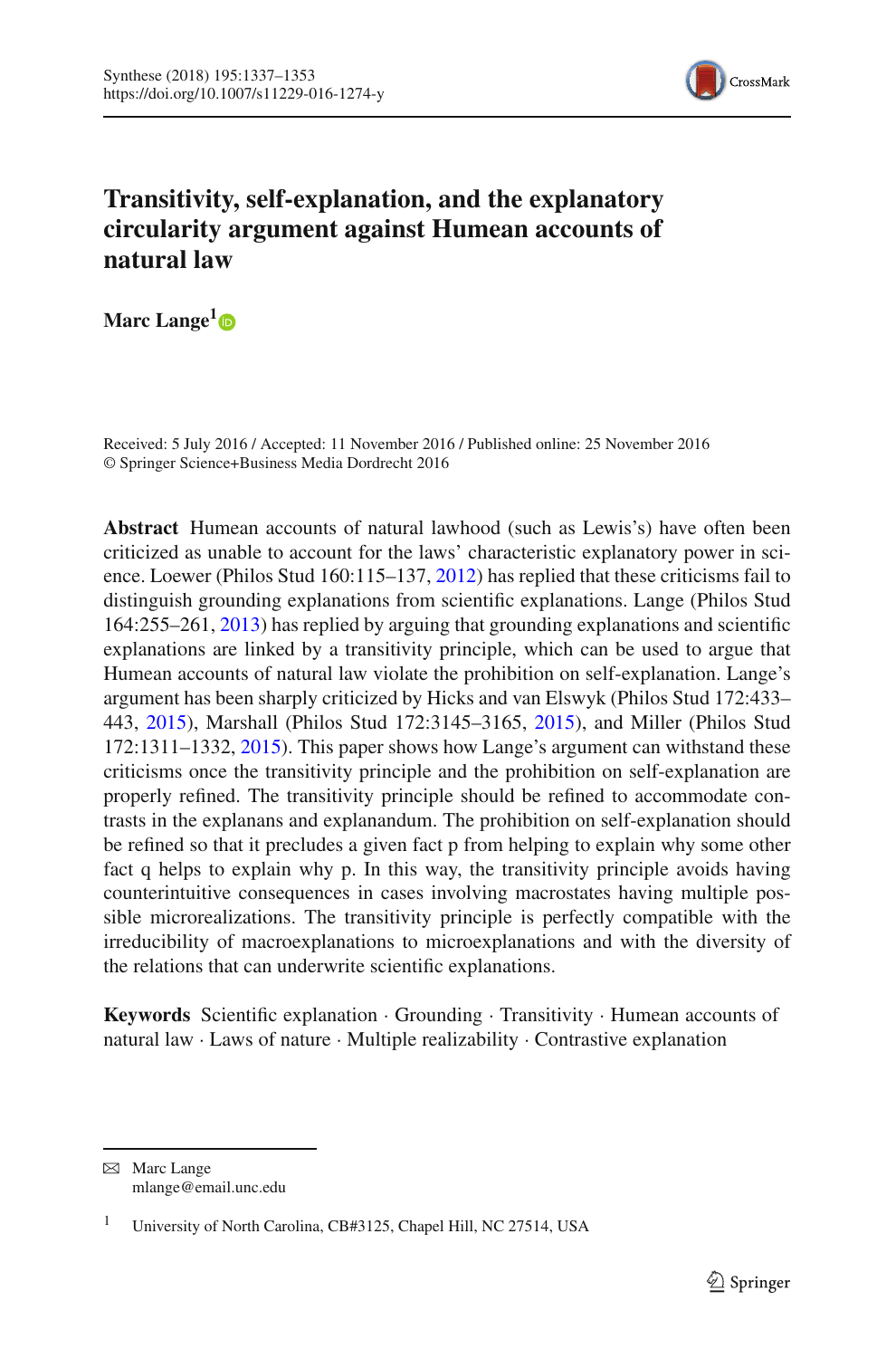## **1 Introduction**

According to Humean views of natural law [such as [Lewis](#page-15-2) [\(1986\)](#page-15-2) Best System Account], the lawhood of a given fact (such as the fact that all sodium salts burn yellow) is constituted by some feature of the global spacetime mosaic of Humean facts. Many philosophers, such as Armstrong [\(1983,](#page-15-3) p. 102), have criticized Humean views of lawhood as unable to account for the laws' important role in scientific explanations a role generally recognized by Humeans and non-Humeans alike. This objection to Humean accounts is expressed nicely by Maudlin:

If the laws are nothing but generic features of the Humean Mosaic, then there is a sense in which one cannot appeal to those very laws to *explain* the particular features of the Mosaic itself: the laws are what they are in virtue of the Mosaic rather than vice versa. [\(Maudlin 2007,](#page-16-3) p. 172)

In accordance with recent interest (e.g., [Rosen 2010;](#page-16-4) [Fine 2012](#page-15-4)) in "grounding" as underwriting a distinctive, metaphysical sort of explanation, [Loewer\(2012\)](#page-16-0) has replied that the above objection to Humean views fails to attend to the distinction between *scientific* explanation and *metaphysical* explanation:

On Lewis' account the Humean mosaic *metaphysically* determines the… laws. It metaphysically explains (or is part of the explanation together with the characterization of a Best Theory) why specific propositions are laws. This metaphysical explanation doesn't preclude … laws playing the usual role of laws in scientific explanations. [\(Loewer 2012](#page-16-0), p. 131)

According to Loewer, there is no difficulty in laws being partly *scientifically* responsible for the mosaic while the mosaic is partly *metaphysically* responsible for the [laws.](#page-15-0)

Lange [\(2013\)](#page-15-0) has replied that Loewer's view violates the prohibition on selfexplanation because even if we grant "for the sake of argument" the distinction between grounding and scientific explanation, these two kinds of explanation are linked by a "transitivity principle" (for facts D, E, and F):

If E scientifically explains [or helps to scientifically explain] F and D grounds [or helps to ground] E, then D scientifically explains [or helps to scientifically explain] F. [\(Lange 2013](#page-15-0), p. 256)

Suppose the fact that all  $F$ 's are G is a law helps (together with the fact that  $Fa$ ) to scientifically explain the fact that Ga. Suppose also (as Humean views of law maintain) that the fact that Ga (part of the Humean mosaic) helps to ground the fact that all F's are G is a law. Then (Lange argues) by the transitivity principle, the fact that Ga must help to scientifically explain the fact that Ga, violating the prohibition on self-explanation.<sup>1</sup>

<span id="page-1-0"></span><sup>1</sup> Perhaps the prohibition on self-explanation is violated in some exotic cases, such as when time-travel occurs. However, following Marshall [\(2015,](#page-16-1) pp. 3150–3151, n. 13), let's grant that it is not violated in routine cases of scientific explanation, even if it is violated in certain pathological cases. Following [Miller](#page-16-2) [\(2015](#page-16-2), p. 1325), Marshall [\(2015](#page-16-1), p. 3152, n. 14) also notes that Lange's objection to the Humean view of law can be reformulated without appealing to the prohibition on self-explanation; routine scientific self-explanation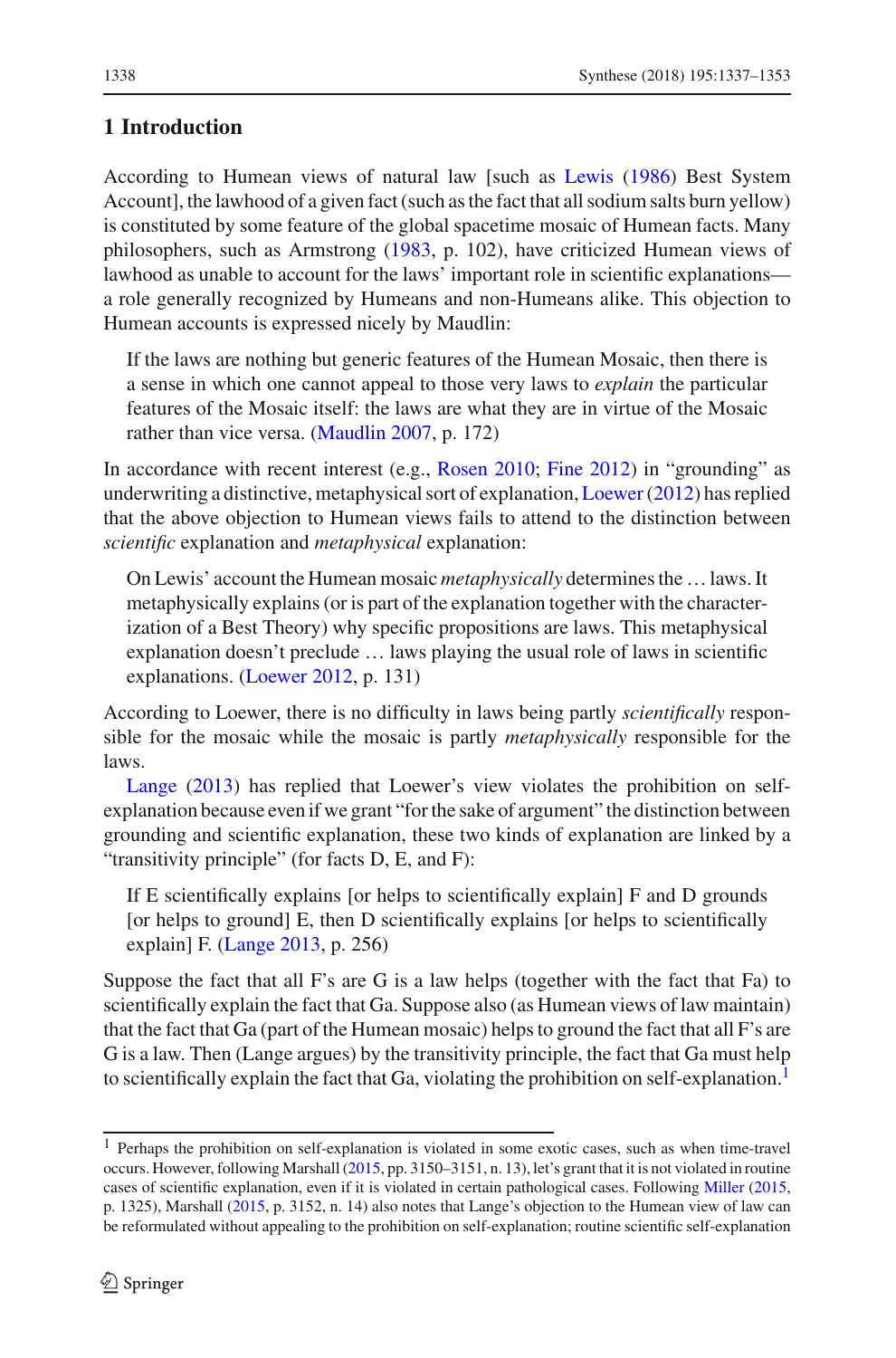This explanatory circularity argument against the Humean view of law is like other "philosophical arguments aiming to show that some D cannot ground some E, because otherwise (since E scientifically explains F) D would have to scientifically explain F" [\(Lange 2013](#page-15-0), p. 257), violating the prohibition on self-explanation. Here is an example. The difference in fitness between two types of moths (e.g., dark-colored and light-colored) is used by evolutionary biologists to help scientifically explain why, on average, members of one type (the fitter) have a higher number of offspring than members of the other type. But then it cannot be that the fitness difference between these types is grounded in the difference in their average numbers of offspring, since this would lead (by transitivity) to what Mills and Beatty [\(1979,](#page-16-5) p. 265) call "justifiable charges that certain explanations invoking fitness differences are circular":

Where fitness is defined in terms of survival and reproduction success, to say that type A is fitter than type B is just to say that type A is leaving a higher average number of offspring than type B. Clearly, we cannot say that the difference in fitness of A and B *explains* the difference in actual average offspring contributions of A and B, when fitness is defined in terms of actual reproductive success. [\(Mills and Beatty 1979](#page-16-5), p. 265)

By the transitivity principle, this charge of self-explanation cannot be parried by pointing out that fitness differences *scientifically* explain differences in average numbers of offspring, whereas differences in average numbers of offspring *metaphysically* explain fitness differences.

Lange's argument has recently been sharply criticized by [Hicks and van Elswyk](#page-15-1) [\(2015\)](#page-15-1), [Marshall](#page-16-1) [\(2015\)](#page-16-1), and [Miller](#page-16-2) [\(2015](#page-16-2)). In this paper, I will reply to many of their criticisms. My replies will also have considerable independent interest—not only because they emphasize important features of grounding and scientific explanation, but also because my replies propose refinements to both the transitivity principle and the prohibition on self-explanation.

In Sect. [2,](#page-3-0) I will respond to the objection that the transitivity principle has counterintuitive consequences in cases involving multiply realizable macrostates figuring in scientific explanations and grounded, in turn, by their microrealizations. I will argue that the transitivity principle does not have counterintuitive consequences in these cases once the principle is refined to recognize the *contrasts* in the explanandum and the explanans. This refined transitivity principle can be used to give the explanatory circularity argument against the Humean view of lawhood.

In Sect. [3,](#page-7-0) I will respond to the objection that the transitivity principle fails to respect the diversity of the relations that can underwrite scientific explanations. In reply, I will argue that transitivity applies even when D *non-causally* scientifically explains E while E *causally* scientifically explains F. I will also respond to the objection that transitivity fails to do justice to the irreducibility of scientific explanations that appeal to macrolevel facts. I will argue that the transitivity principle stands in no tension with

Footnote 1 Continued

is just one of the intuitively implausible consequences of the Humean view of law when it is coupled with the transitivity principle.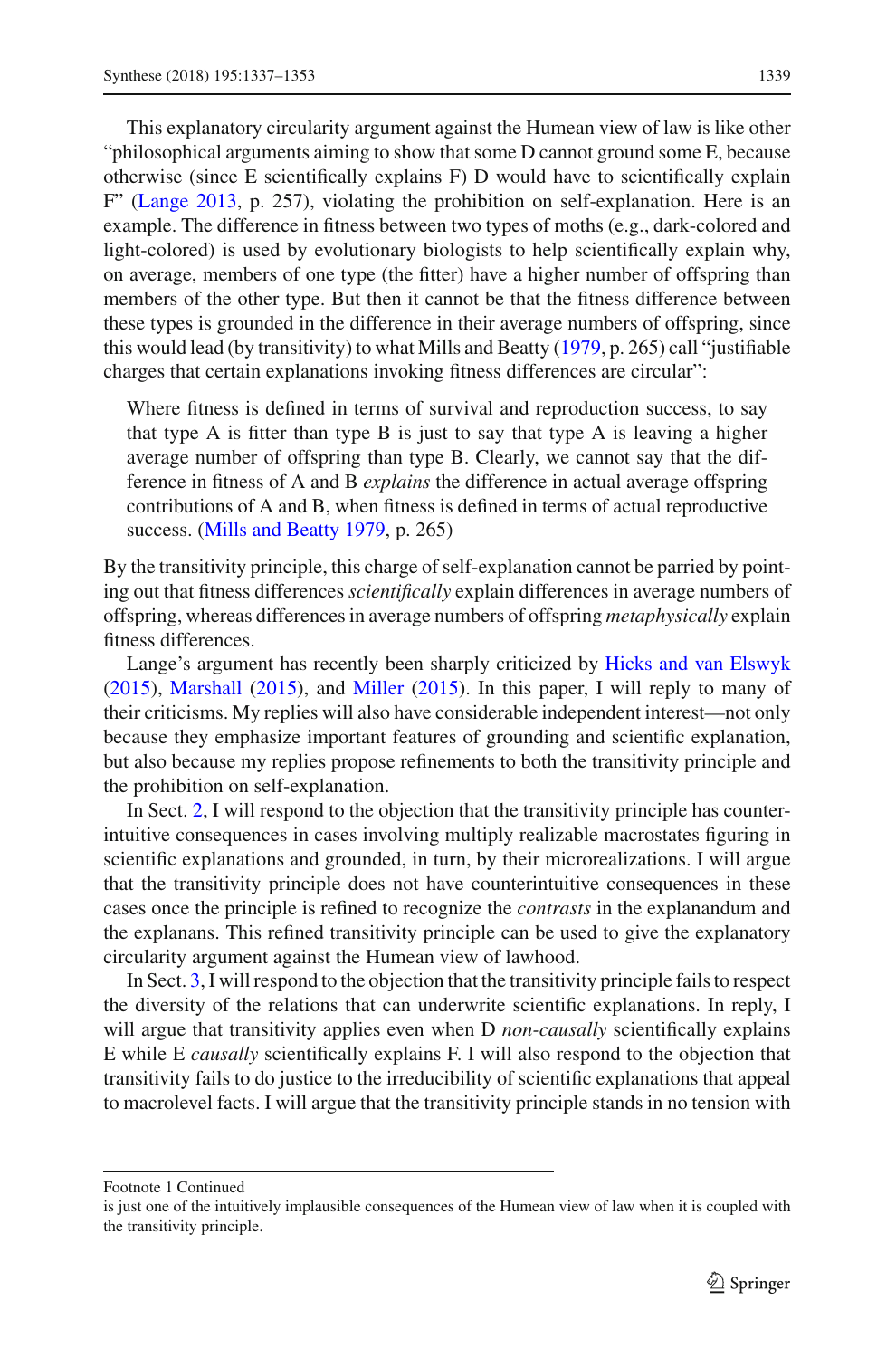macrolevel scientific explanations making explanatory contributions that could not be made, even in principle, by microlevel scientific explanations.

Finally, in Sect. [4,](#page-10-0) I will respond to a series of objections that focus on the role of laws in and around scientific explanations. These objections all argue that the circularity argument fails to undermine the Humean view of law because a given fact's lawhood is not among a Humean fact's explainers, but rather performs some other function in connection with scientific explanations. Ultimately, I will refine the prohibition against self-explanation so that it applies even if a fact's lawhood helps to explain not why a given Humean fact holds, but rather why some other fact helps to explain why the given Humean fact holds.

The objections offered to the explanatory circularity argument require that the argument be refined in various respects. But those refinements all have independent motivations. Therefore, I conclude, the objections ultimately fail to blunt the force of the explanatory circularity argument against Loewer's [\(2012\)](#page-16-0) defense of the Humean view of lawhood.

#### <span id="page-3-0"></span>**2 Multiple realizability, transitivity, and contrastive explanation**

Hicks and van Elswyk [\(2015](#page-15-1), pp. 437–438) and Miller [\(2015](#page-16-2), pp. 1321–1324) offer the same objection to the transitivity principle. They object that the principle faces counterexamples in which D does not help to scientifically explain F even though E helps to scientifically explain F. In these counterexamples, E cites "what are in some sense higher-level or general" facts and D helps to ground E, where D is a "particular grounding fac[t] about the mosaic" that is "incidental to" F [\(Miller 2015](#page-16-2), p. 1321). That D does not help to scientifically explain F has two motivations: (i) that E (which helps to scientifically explain F) is multiply realizable and so could have obtained without D, and (ii) that D, in the absence of other lower-level facts, would have obtained without E [\(Miller 2015](#page-16-2), p. 1322). Hicks and van Elswyk [\(2015,](#page-15-1) pp. 437–438) give this example: electron e's having a certain position helps to ground lion L's having a certain position, and L's position (in turn) helps to scientifically explain the number of prey animals in a given region. "But the position of electron e does not explain" (or even help to explain, Hicks and van Elswyk would presumably say) "the number of prey animals in region R. For if the electron were elsewhere, L would still be warding prey animals out of R".

Of course, one could grant the truth of this counterfactual (as I do) and still insist that the electron's presence at the given location helps to scientifically explain how few prey animals there are in the given region. As is well known, cases of overdetermination involve D helping to scientifically explain F even though F would still have obtained, had D not obtained. $<sup>2</sup>$ </sup>

<span id="page-3-1"></span><sup>2</sup> Marshall [\(2015](#page-16-1), p. 3152) makes exactly this reply to Hicks and van Elswyk. Also note that Hicks and van Elswyk say that in this example, D does not help to *scientifically* explain F because F would still have obtained had ∼D, and yet Hicks and van Elswyk say that D helps to *metaphysically* explain E even though E would still have obtained had ∼D. Hicks and van Elswyk need some account of why counterfactual dependence is required for *scientific* explanation but not for *metaphysical* explanation. (Thanks to Chris Dorst.)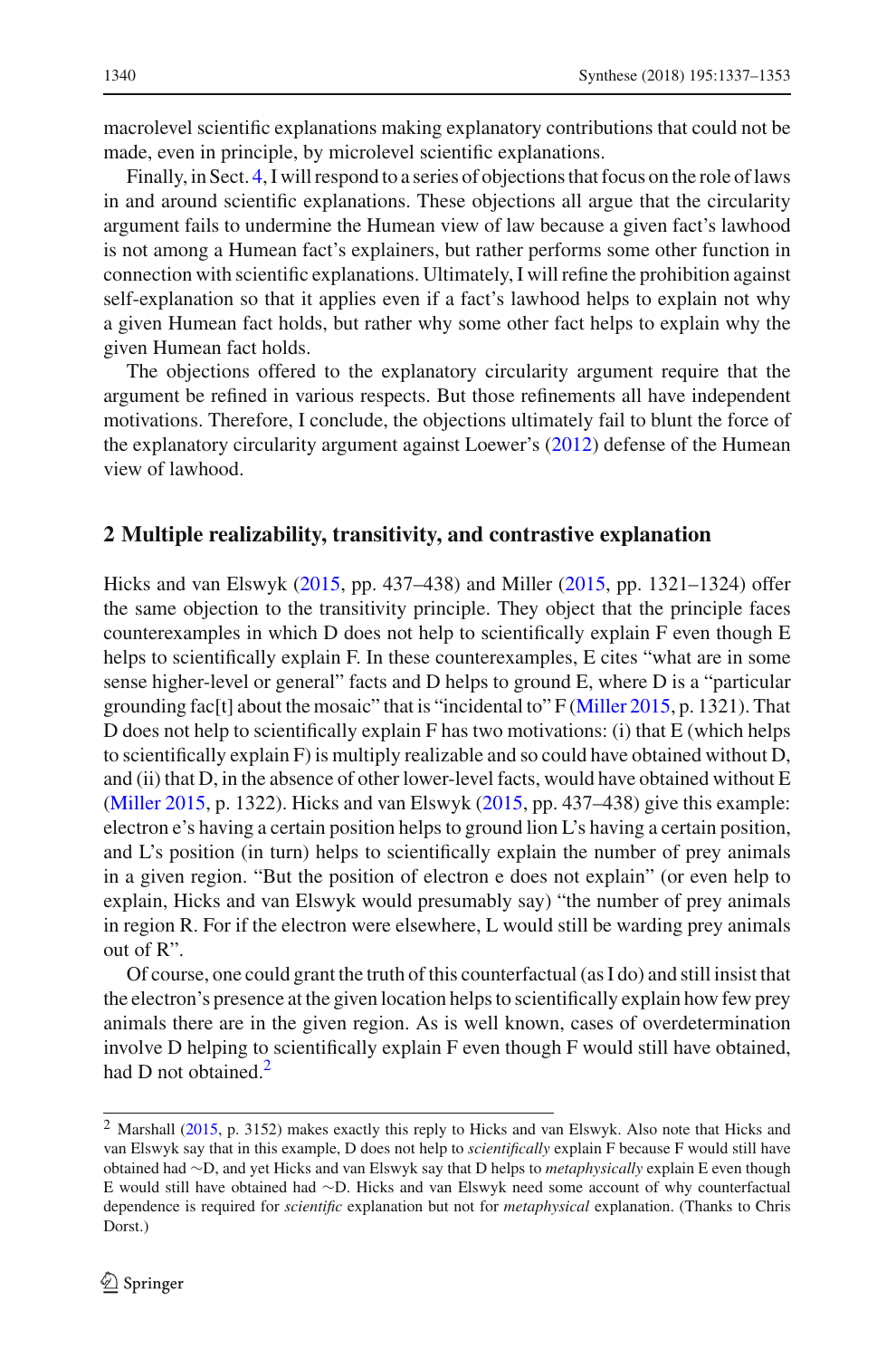Nevertheless, the objection cannot be so easily dismissed. I recognize a strong intuition that in such examples, which could be multiplied endlessly (as Hicks and van Elswyk [\(2015](#page-15-1), p. 438) rightly remark), D helps to metaphysically explain E and E helps to scientifically explain F even though D does not help to scientifically explain F. There is something correct that we might naturally convey by remarking that electron e's presence at a given location does not help to explain the number of prey creatures in a given region—even though e's presence at the given location helps to metaphysically explain a given lion's presence in the given region, which (in turn) helps to scientifically explain the number of prey creatures there. In the rest of this section, I will identify what is correct in the above remark and why it does not conflict with a transitivity principle that can underwrite the explanatory circularity argument against the Humean view of lawhood. To do so, I will appeal to an important feature of many explanations: that they are *contrastive*. [3](#page-4-0)

Explanations often employ contrasts in both their explanans and their explanandum. To take an example (slightly amended) from Lipton [\(2004](#page-15-5), pp. 33, 36): my having a liking for contemporary non-musical dramas rather than a liking for mid-twentieth century American musical comedies explains why I went out to see Stoppard's *Jumpers* rather than Bernstein's *Candide* last night, but it does not explain why I went out at all last night rather than stayed home. What does contrastive explanation require? For the fact that  $X$  obtains rather than  $X'$  to help explain why it is the case that Y obtains rather than Y', it must be that X stands in a certain explanatory relation to Y (e.g., helps to cause Y) and also it must be that had X' obtained instead of X, then X' would (or, at least, might well) have stood in a relation to Y' roughly corresponding to the relation in which X stands to  $Y^4$  $Y^4$ . For example, my liking for contemporary non-musical dramas helped to cause me to go out to see *Jumpers*, but if I had liked mid-twentieth-century American musical comedies, then that attitude might well in the same way have helped to cause me to go out to see *Candide*—but it would not have helped to cause me to stay home. Similarly (to use an example from [Lewis](#page-15-2) [\(1986\)](#page-15-2), pp. 229–230), that Lewis received an invitation to visit Monash rather than an invitation to visit Oxford in 1979 explains why he visited Monash rather than Oxford in 1979: his invitation to Monash was a cause of his visiting there, and had Lewis been invited to Oxford instead of Monash, then his Oxford invitation might well (in the same way) have caused him to visit Oxford.

Often the contrasts in play are safely left implicit, though they can be made explicit. Here is the natural way to refine the original transitivity principle (which made no explicit mention of contrasts) to make the contrasts explicit:

transitivity: If the fact that E rather than E' scientifically explains [or helps to scientifically explain] the fact that F rather than F', and if the fact that D rather than D' grounds [or helps to ground] the fact that E rather than E', then the fact

<span id="page-4-0"></span><sup>&</sup>lt;sup>3</sup> Hicks and van Elswyk [\(2015,](#page-15-1) p. 438) acknowledge in a footnote: "Perhaps a dedicated anti-Humean could revive the circularity objection with a contrastive [transitivity] principle. Having not seen such an argument, we are agnostic of its cogency". They pursue the matter no further. I accept their invitation now. That explanation is contrastive was influentially emphasized by [van Fraassen](#page-16-6) [\(1980](#page-16-6)) and [Garfinkel](#page-15-6) [\(1981](#page-15-6)).

<span id="page-4-1"></span><sup>&</sup>lt;sup>4</sup> Lipton [\(2004,](#page-15-5) pp. 42–43) makes a very similar proposal. Nothing here will turn on the details.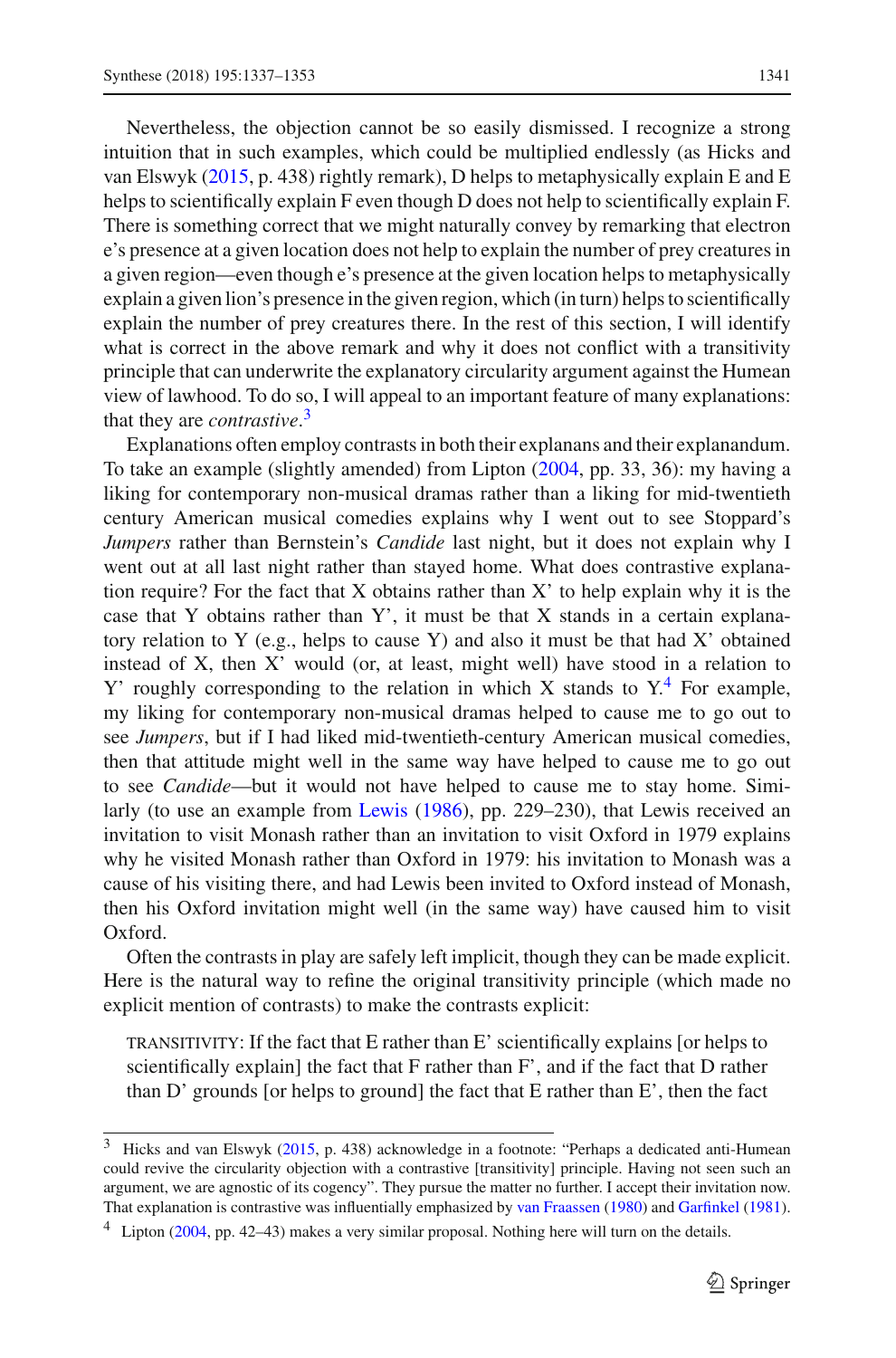that D rather than D' scientifically explains [or helps to scientifically explain] the fact that F rather than  $F<sup>5</sup>$ .

transitivity captures the fact that the contrasts in each step have to line up in order for a transitivity principle to apply. To see an example, let's assume that the location of a seesaw's center of mass (which explains whether and in what direction the seesaw tips) is grounded (at least partly) in the masses of the bodies sitting on either arm of the seesaw. The fact that the seesaw's center of mass is directly over its base of support rather than slightly to the right helps to scientifically explain the fact that the seesaw balances rather than tips to the right, and the fact that Jones (on the right arm of the seesaw) weighs 90 pounds rather than 120 pounds helps to ground the fact that the seesaw's center of mass is directly over its base of support rather than slightly to the right. According to TRANSITIVITY, it follows that the fact that Jones (on the right) weighs 90 rather than 120 pounds helps to scientifically explain the fact that the seesaw balances rather than tips to the right. This conclusion is plausible. On the other hand, if the contrasts in each step do not line up, then the corresponding conclusion does not follow. For example, the fact that Smith (on the left) weighs 90 rather than 120 pounds helps to ground the fact that the seesaw's center of mass is directly over its base of support rather than slightly *to the left*, and (as we know) the fact that the seesaw's center of mass is directly over its base of support rather than slightly *to the right* helps to scientifically explain the fact that the seesaw balances rather than tips to the right. But it does not follow (indeed, it is false) that the fact that Smith (on the left) weighs 90 rather than 120 pounds helps to scientifically explain the fact that the seesaw balances rather than tips to the right. That is because it is not the case that the *left* side's weighing more would (or even might well) have helped to cause the seesaw to tip to the *right*.

Let's now take account of the contrasts in the putative counterexample involving the lion and electron. Transitivity might seem to lead to the admittedly false conclusion that electron e's presence at rather than absence from a given location helps to scientifically explain why there are few rather than many prey creatures in the surrounding region. This false conclusion follows by TRANSITIVITY from two premises: (i) The lion's presence at rather than absence from the region helps to scientifically explain why there are few rather than many prey creatures there, and (ii) Electron e's presence at rather than absence from a given location helps to metaphysically explain the lion's presence in rather than absence from the given region. However, premise (ii) is false: Although e's presence at the given location helps to metaphysically explain the lion's position, it is not the case that e's presence there *rather than e's absence from there* helps to metaphysically explain the lion's presence there rather than absence from there. That is because had e been absent, then it is not the case that e's absence would (or even might well) have helped to metaphysically explain the lion's absence, since it is not the case that had e been absent, the lion would (or even might well) have been absent; the lion would simply have been present without e. So we cannot argue against transitivity on the grounds that it would saddle us with the false

<span id="page-5-0"></span><sup>&</sup>lt;sup>5</sup> Schaffer [\(2005,](#page-16-7) p. 310) argues that causal relations are contrastive and proposes a principle analogous to TRANSITIVITY, but exclusively concerning causal relations.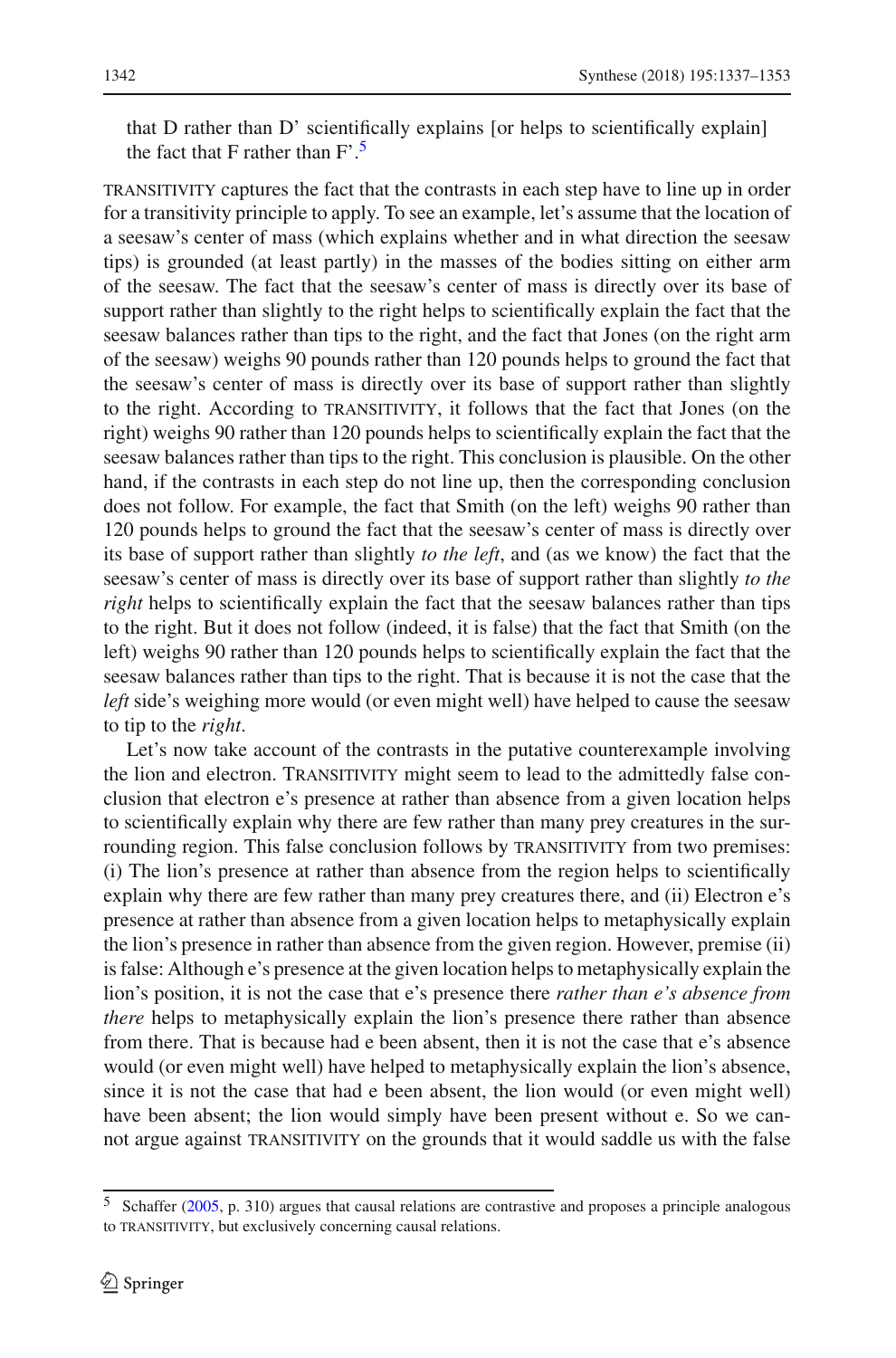conclusion that e's presence at rather than absence from a given location helps to scientifically explain why there are few rather than many prey creatures in the surrounding region.

We might naturally convey this conclusion's falsehood by remarking that e's presence at a given location does not help to explain the number of prey creatures in a given region. This remark leaves all of the contrasts implicit. In this way, I vindicate the strong intuition I mentioned earlier that apparently motivated Hicks, van Elswyk, and Miller to object that the transitivity principle fails in cases of multiple realizability. I have argued that contrasts allow their intuition to be reconciled with the transitivity principle.

The false premise in the lion case that led transitivity to a false conclusion was (ii): Electron e's presence at rather than absence from a given location helps to metaphysically explain the lion's presence in rather than absence from the given region.<sup>[6](#page-6-0)</sup> By employing a different contrast, we can replace the false premise (ii) with a true premise (ii'): The presence of a leonine configuration of particles consisting of electron e together with all of the lion's other constituent particles, rather than the absence from the region of any leonine configuration of particles at all, helps to metaphysically explain the lion's presence in rather than absence from the given region. By applying TRANSITIVITY to this premise together with premise (i), we arrive at the conclusion that the presence of a leonine configuration consisting of e together with all of the lion's other constituent particles, rather than the absence from the region of any leonine configuration of particles, helps to scientifically explain why there are few rather than many prey creatures there. This conclusion is true, so TRANSITIVITY's role in generating it supplies no argument against TRANSITIVITY.

Inspired by premise (ii'), we could try to find a true premise involving something like the contrast that figures in premise (ii)—namely, between e's presence and e's absence. Here is a candidate: Given the rest of the actual leonine configuration of particles, e's presence in that configuration rather than absence from it helps to metaphysically

<span id="page-6-0"></span><sup>&</sup>lt;sup>6</sup> In deeming this premise false, I have presumed that it is not the case that had e been absent, the lion would (or might well) have been absent; the lion would simply have been present without e. But the truth-values of counterfactuals are context-sensitive, so perhaps there are contexts where it is true that had e been outside of region R, then the lion would have been outside of region R. To see that Transitivity yields a plausible conclusion in a context where such a counterfactual holds, let's change the example to one where it is easier to imagine such a counterfactual holding. Suppose that the presence of a gold bar in room R of the museum helps to scientifically explain why there are so many visitors in R. (The bar attracts a crowd; had the bar been on display in room S of the museum instead of R, the crowd would have been in S and there would have been few people in R.) Consider a particular gold atom g that is in the bar. We can easily imagine a context where it is true that had atom g been in S rather than R, then the entire bar would have been in S rather than R. Accordingly, analogous to premises (i) and (ii) in the lion case, we have the following two premises: The bar's presence in R rather than S helps to scientifically explain why there are many rather than few people in R, and atom g's presence in R rather than S helps to metaphysically explain the bar's presence in R rather than S. TRANSITIVITY yields the conclusion that atom g's presence in R rather than S helps to scientifically explain why there are many rather than few people in R. This seems plausible to me, bearing in mind that the entire bar would have been elsewhere, had g been elsewhere. (However, by singling out atom g for special attention, this counterfactual may give a false impression; to remove this impression, it suffices to add that of course, g makes no greater contribution to attracting a crowd than any other gold atom in the bar does.)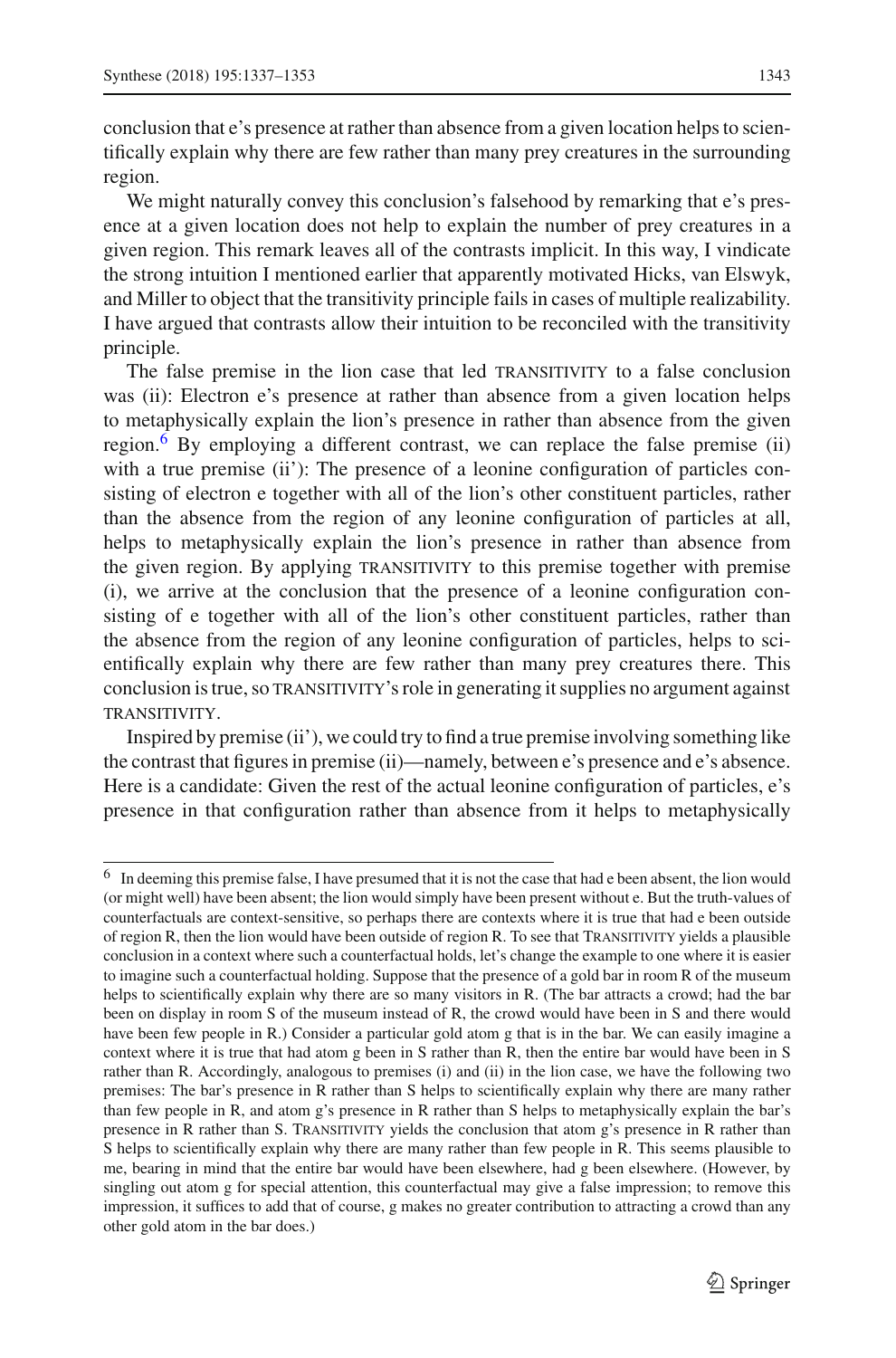explain the lion's presence in rather than absence from the given region. But this premise is false. It is (at least roughly) equivalent to: e's presence along with the presence of the rest of the actual leonine configuration of particles, rather than e's absence together with the presence of the rest of the actual leonine configuration of particles, helps to metaphysically explain the lion's presence in rather than absence from the given region. Once again, this premise is false, as suggested by the fact that had e been absent while the rest of the actual leonine configuration remained present, then the lion would still have been present.

However, the analogous premise in the case of natural laws, on the Humean view of lawhood, is true: Given the rest of the actual Humean mosaic (including Fa), Ga's presence in it rather than ∼Ga helps to metaphysically explain the fact that it is true rather than false that all F's are G, and thereby helps to metaphysically explain the fact that it is a law rather than not a law (because false). This premise is (at least roughly) equivalent to: Ga's presence along with the rest of the actual Humean mosaic (including Fa), rather than ∼Ga's holding along with the rest of the actual Humean mosaic (including Fa), helps to metaphysically explain the fact that it is a true rather than false that all F's are G, and thereby helps to metaphysically explain the fact that it is a law rather than a non-law. This premise is correct: had ∼Ga obtained while the rest of the Humean mosaic (including Fa) remained in place, then it would have been false (and hence not a law) that all F's are G.

With this premise, TRANSITIVITY can be used to mount our argument against the Humean view of lawhood. That view entails that given the rest of the actual Humean mosaic (including Fa), Ga's presence in the mosaic rather than ∼Ga helps to metaphysically explain the fact that it is a law that all F's are G rather than not a law. But the fact that it is a law that all F's are G, rather than not a law, helps to scientifically explain why Ga rather than ∼Ga. It follows by transitivity that given the rest of the actual Humean mosaic, Ga's presence in the mosaic rather than ∼Ga helps to scientifically explain why Ga rather than ∼Ga, contrary to the view that facts do not routinely help to scientifically explain themselves.

Thus, I have reconciled the putative counterexamples to the original transitivity principle with a contrastive transitivity principle (TRANSITIVITY) that underwrites the explanatory circularity argument against the Humean view of lawhood. The intuitions motivating the putative counterexamples have been respected without undermining the explanatory circularity argument.

## <span id="page-7-0"></span>**3 The diversity of scientific explanations and the irreducibility of macroexplanations**

Some objections to the transitivity principle accuse it of failing to respect the diversity of scientific explanations and the distinctness of various levels in nature.

Hicks and van Elswyk [\(2015,](#page-15-1) pp. 438–440) recognize that there are many different kinds of explanations (e.g., causal, metaphysical) backed by different kinds of relations (e.g., causal, grounding) between explanans and explanandum. Hicks and van Elswyk use this diversity to argue against transitivity: "When one backing relation connects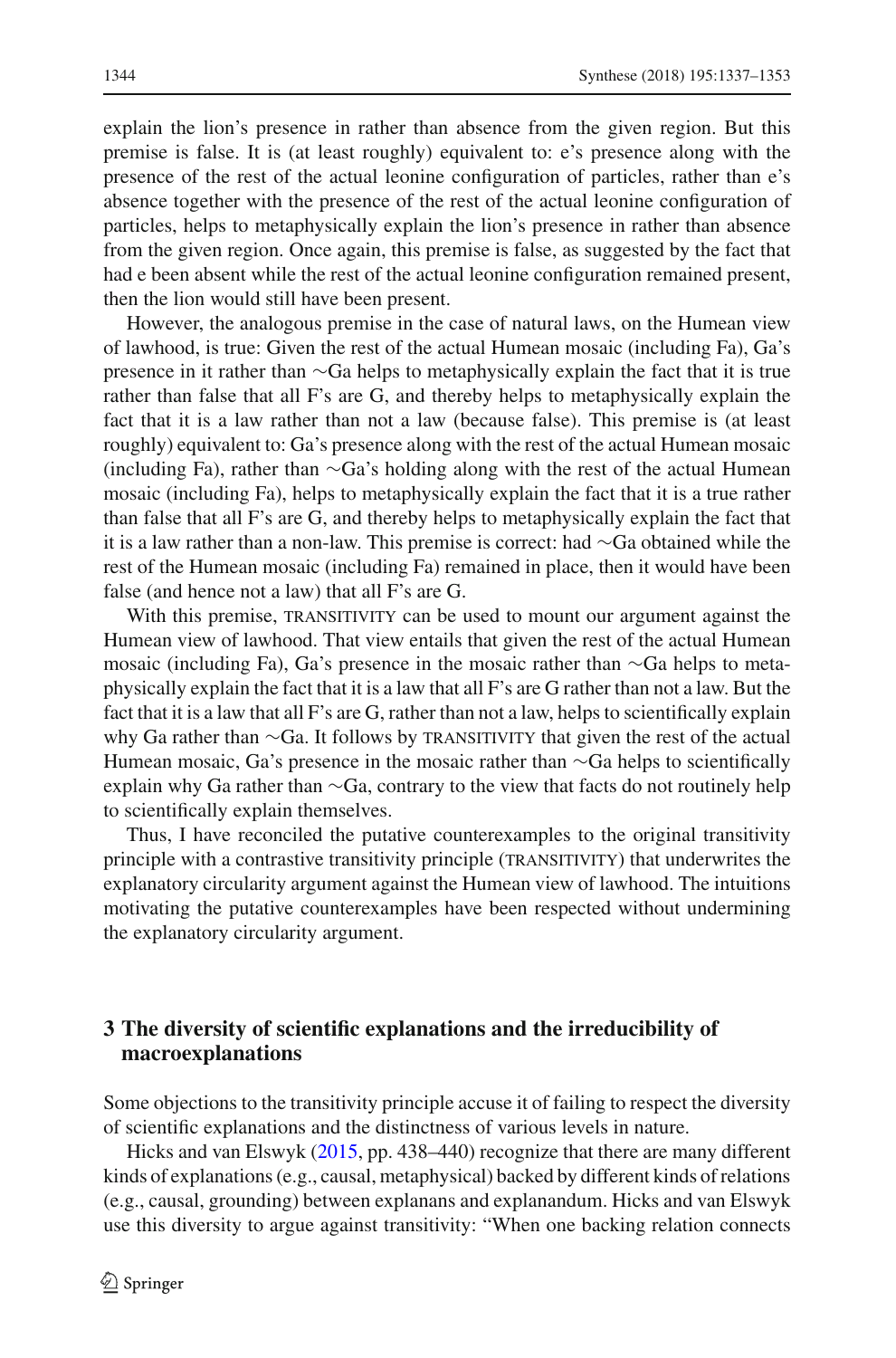D and E, and a distinct backing relation connects E and F there is no reason to think that either backing relation somehow connects D to F"  $(p. 439)$ .<sup>7</sup>

But transitivity does not require that D be connected to F either by the kind of backing relation connecting D–E or by the kind of backing relation connecting E–F. Rather, transitivity is satisfied if the D–E and E–F backing relations together suffice to back an explanatory connection of D–F. In other words, transitivity is satisfied if there are "hybrid explanations" where D is connected to F neither by the kind of backing relation connecting D–E nor by the kind of backing relation connecting E–F, but by the combination of the two.

There are many such hybrid explanations in science. Consider, for instance, a helium balloon rising in the atmosphere. The initial conditions (e.g., that the balloon is filled with helium), the relevant force laws (such as Archimedes' Principle giving the buoyant force), and Newton's laws of motion scientifically explain (in classical physics) why the balloon begins to rise. This explanation works by describing the relevant causes (the forces on the balloon) and how they act. One way to explain Archimedes' Principle, in turn, is by appealing to energy conservation. But this explanation does not work by describing *causes* (such as air pressure differences). Rather, this explanation works by showing that Archimedes' Principle is a consequence of the *constraint* that energy conservation imposes on the kinds of forces there could be, so that whatever forces may be acting on the balloon, they must conserve energy.<sup>8</sup> By combining these two explanations, we can use energy conservation to help explain the balloon's rising. This explanation is neither a wholly causal explanation nor a wholly non-causal explanation that works by citing constraints. Instead, this explanation involves both of these "basing relations".

Here is another example of a hybrid explanation—involving a causal component and a non-causal, "distinctively mathematical" component. Suppose I bet my friend, a teacher named Jones, that if he picks eight students at random from his class, then he will find that at least two of them were born on the same day of the week. Jones foolishly thinks this result unlikely, takes the \$1 bet, loses, and pays me. Why did Jones pay me \$1? There is a causal explanation involving Jones's believing that he lost his bet (because he did lose it) and Jones's desiring to honor his commitments. Why, in turn, did Jones lose his bet? There is a non-causal, distinctively mathematical explanation appealing to the pigeonhole principle: with seven days of the week and eight students, it is certain that two students' birthdays fall on the same day of the week. The combination of these two explanations can explain why Jones paid me \$1. This explanation is supported not just by causal relations and not just by distinctively [mathematical](#page-15-1) [relations,](#page-15-1) [bu](#page-15-1)t rather by the two in combination.

Hicks and van Elswyk [\(2015](#page-15-1)) offer another objection to transitivity. They see transitivity as treating the microlevel facts D as qualified to explain F merely by virtue of grounding macrolevel facts E that explain F. Hicks and van Elswyk see this view as running roughshod over the distinction "between cases when explanations from one

<span id="page-8-0"></span><sup>7</sup> I have adjusted the letters in this passage to match the letters in my earlier statement of the transitivity principle.

<span id="page-8-1"></span><sup>&</sup>lt;sup>8</sup> For more on this particular explanation (and on non-causal explanations by conservation laws more generally), see [Lange](#page-15-7) [\(2011\)](#page-15-7).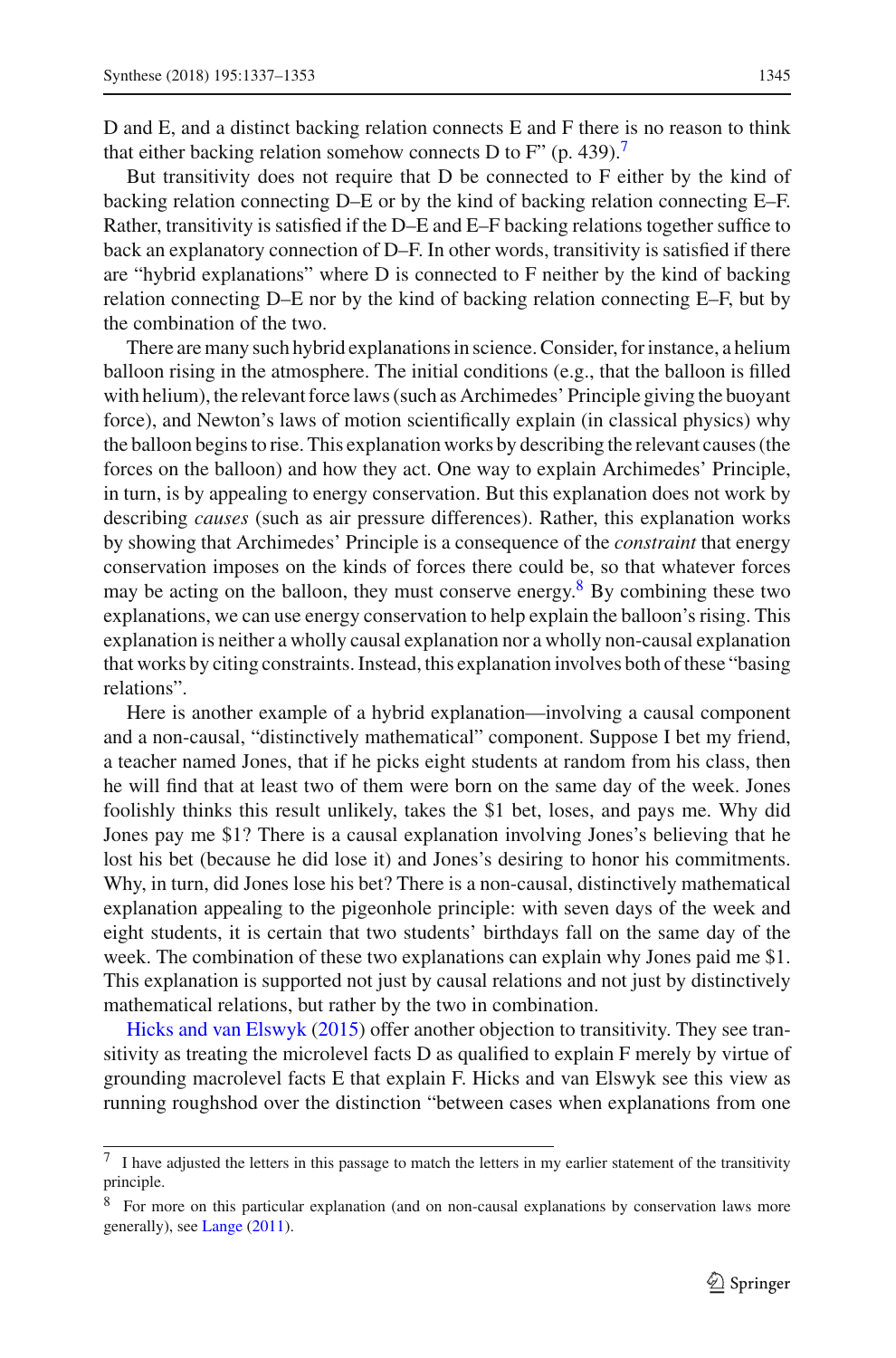science can be reduced to another, and cases in which they cannot" (p. 441). They see this view as treating all macrolevel explanations as "*reducible* to those at a lower level" (p. 441) even though macroeconomic explanations "do not appear to be reducible to the explanations of physics, nor do the explanations given by Darwinian evolutionary theory" (p. 440).

However, I agree with Hicks and van Elswyk that when a macrolevel fact E helps to explain a macrolevel outcome F, then that "macroexplanation" is often irreducible to a "microexplanation" that replaces E with its microlevel ground D. It is important, though, to distinguish the claim that the macroexplanation of F is irreducible to an explanation appealing to D from the claim that D cannot help to explain F. The macroexplanation's irreducibility is its making important explanatory contributions that cannot be made, even in principle, by microexplanations. The macroexplanation's irreducibility therefore does not require that there be no corresponding microexplanation of the same explanandum. The macroexplanation's irreducibility requires merely that any such microexplanation fail to render the macroexplanation superfluous.

Consider one of the examples mentioned by Hicks and van Elswyk: that changes in the frequencies of various traits in biological populations are explained by differences in those traits' fitnesses and, ultimately, by the fact that certain traits are being selected for. Such a macroexplanation supplies explanatory information that cannot be supplied, even in principle, by microdescriptions of the causes of the outcomes of various particular attempts at mating, predation, birth, and so forth. (For instance, the macroexplanation may work partly by specifying what would have happened to the trait frequencies, had the environment been different so that a certain trait supplied less effective camouflage.) Whereas macroexplanations make this distinctive explanatory contribution, microexplanations of the outcomes of various particular attempts at mating, predation, and so forth may nevertheless also combine to explain the overall outcome. Many authors, such as [Jackson and Pettit](#page-15-8) [\(1992\)](#page-15-8), have argued for the irreducibility of macroexplanations without denying that the corresponding microexplanations are explanatory (even if those microexplanations are, in practice, generally unavailable). Such authors embrace explanatory pluralism.

One of the key explanatory contributions that macroexplanations make (and that cannot be made, even in principle, by the corresponding microexplanations) lies in their unifying microstructurally diverse cases by giving them macroexplanations that all appeal to the same macrolevel properties and laws. For example, explanations that appeal to differential fitness, selection for various traits, and other natural kinds and natural properties in evolutionary theory unify explananda that cannot be unified, even in principle, at the microlevel; the natural kinds and natural properties at the macrolevel correspond to wildly heterogeneous disjunctions of natural kinds and natural properties at the microlevel. This is one of the main lessons famously taught by [Fodor](#page-15-9) [\(1974](#page-15-9)). But once again, none of this denies that a particular macrolevel outcome can be explained by a sufficiently full account at the microlevel.<sup>9</sup> It denies only

<span id="page-9-0"></span><sup>9</sup> It is important that the explanandum here is a *particular* macrolevel outcome rather than a macrolevel *regularity*. To insist that a particular macrolevel outcome has a microlevel explanation is compatible with accepting the antireductionist idea (e.g., [Kitcher 1984](#page-15-10), p. 350) that certain macrolevel "patterns" can be explained only by macrolevel, "structural" features—*not* at the microlevel.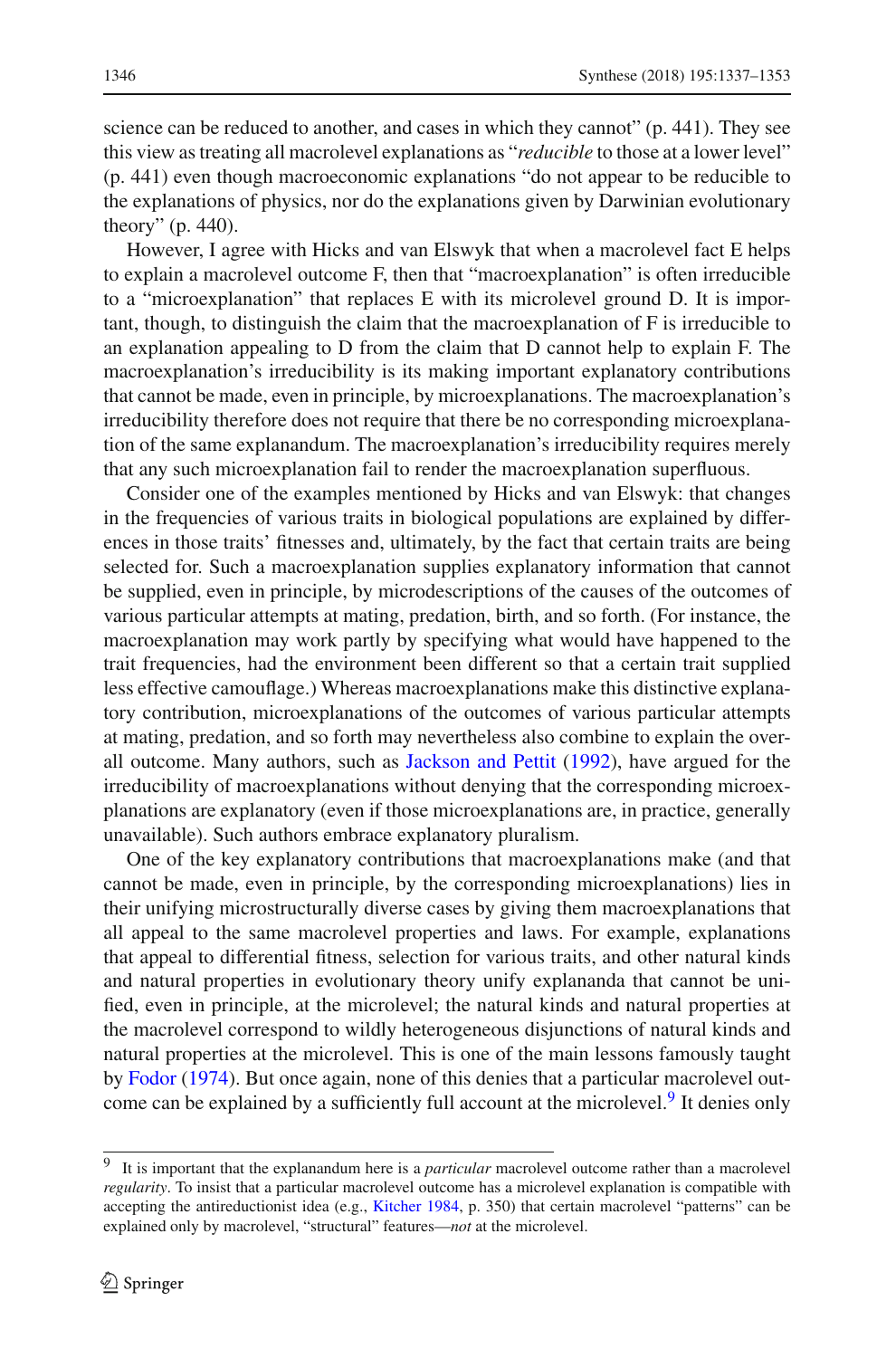that its macrolevel explanation is reducible to its microlevel explanation; it denies that the microlevel explanation (were we to know it and to grasp it) would supply all of the understanding that the macroexplanation supplies and so would render the macroexplanation superfluous.

Of course, [Fodor](#page-15-9) [\(1974](#page-15-9)) maintains that there is no microlevel explanation of the macrolevel outcome. I have suggested that the existence of a microlevel explanation is nevertheless consistent with one of the main lessons of Fodor's paper: that a macrolevel explanation is irreducible because it makes explanatory contributions that could not be made, even in principle, by a microlevel description. Thus, whether transitivity "summarily dismisses the anti-reductionism of [Fodor](#page-15-9) [\(1974\)](#page-15-9)" [\(Hicks and van Elswyk](#page-15-1) [2015,](#page-15-1) p. 441; cf. [Miller 2015,](#page-16-2) p. 441) depends on what one takes the most important part of Fodor's anti-reductionism to be.<sup>10</sup>

### <span id="page-10-0"></span>**4 The role of laws in and around scientific explanations**

Finally, let's examine some objections to the transitivity principle (when coupled with the prohibition on self-explanation) that concern the role of laws and regularities in and around scientific explanations. These objections will help us to refine the prohibition on self-explanation.

Miller [\(2015](#page-16-2), p. 1325) presents a worry arising from "cases in which we want to at least help explain the fact that a particular individual has some feature by citing the fact that all individuals of a relevant sort have this feature: this particular atom has mass m because all hydrogen atoms have mass m, for instance. … Lange's prohibition on self-explanation rules this out, at least given the assumption that the fact that this atom has mass m can *help* ground the fact that all atoms of the relevant sort have mass m, plus his transitivity principle".

Of course, non-Humeans about lawhood may reply that in these cases, the explainer is not the *regularity* that all individuals of the relevant sort have the given feature—a fact that is partly grounded in the explanandum. Rather, the explainer is the fact that it is a *law* that all individuals of the relevant sort have the given feature (or some other metaphysically weighty fact, such as a fact about the essence of being a hydrogen atom). That explainer is not partly grounded in the fact being explained, according to non-Humeans. The objection to the transitivity principle thus begs the question by presupposing a Humean view of lawhood.

However, the objection cannot be dismissed so easily. We can pose the objection in a case that does not involve laws at all and so does not risk begging the question about lawhood. Consider this apparent example of a regularity that is not a matter of natural law explaining one of its instances:

<span id="page-10-1"></span><sup>&</sup>lt;sup>10</sup> Putnam is often coupled with Fodor as defending anti-reductionism. Putnam says that he does not care whether we call the microdescription a non-explanation or "a terrible explanation" [\(1975,](#page-16-8) p. 296). For Putnam, I think, the most important aspect of anti-reductionism is not that a singular occurrence explained by a higher-level science cannot be explained by a lower-level science, but that the higher-level explanation is "autonomous" because it brings great explanatory benefits (such as unification) that cannot be supplied by any lower-level description, no matter how complete (and so the higher-level explanation is far better).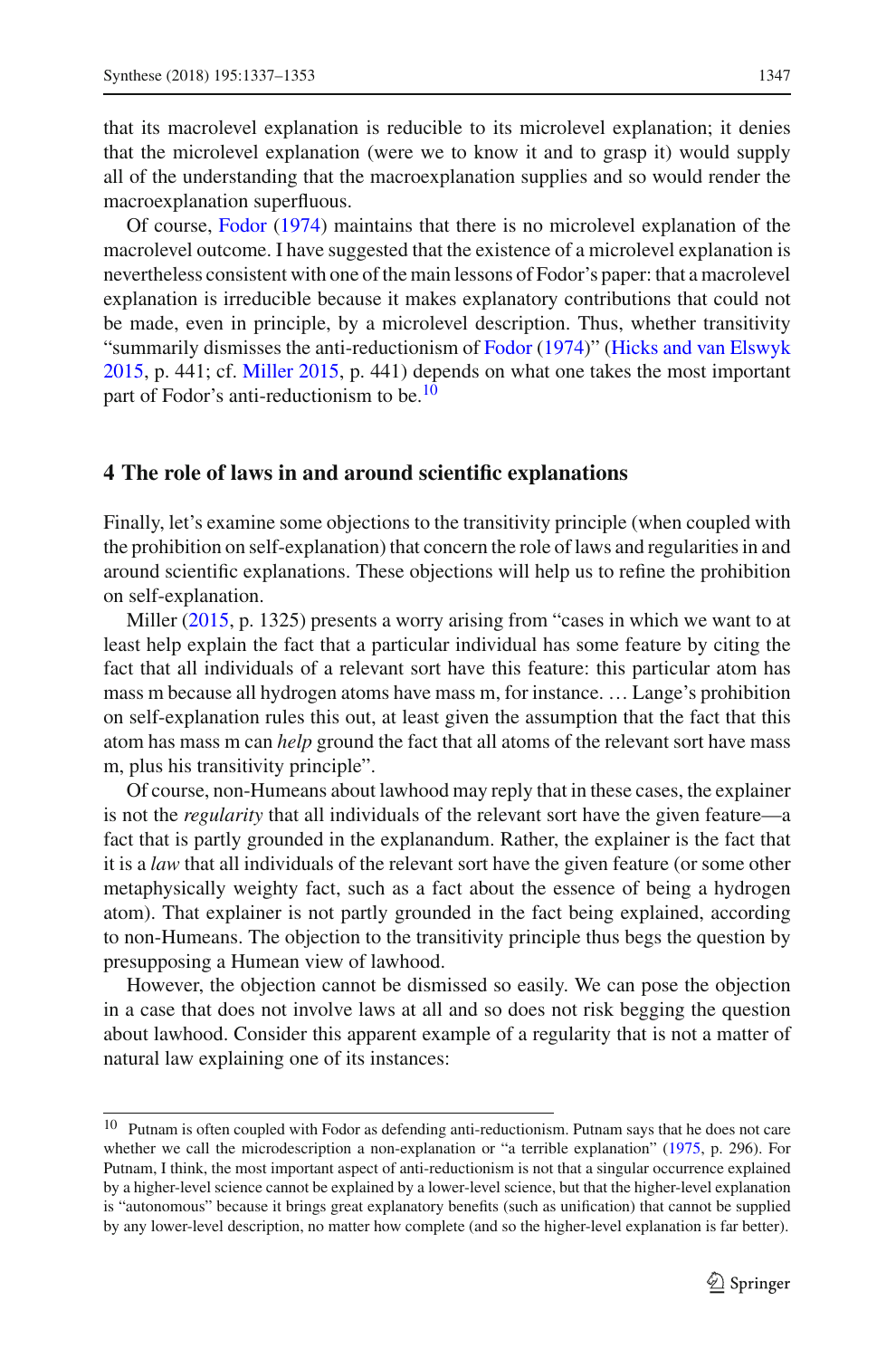Suppose I walk into my classroom. My watch reads 11:10 a.m. My class starts at 11:20 a.m. I am trying to get to class early to put some examples on the board. Much to my surprise, the entire class is already present, ready to begin. I ask, 'Why are you here now?' A bit puzzled at what to say, they answer, 'We are always here at 11:20 a.m.' (my watch was slow). [\(Carroll 1999,](#page-15-11) p. 79)

Suppose that in Carroll's example, a regularity genuinely explains one of its instances. The regularity is partly grounded in its instances. So the example runs afoul of the transitivity principle coupled with the prohibition on self-explanation. We avoided this problem above by suggesting that it is actually the regularity's lawhood that is doing the explaining. But this solution is inapplicable to Carroll's example, since the regularity there is not a matter of natural law.

I suggest, however, that in Carroll's example, the regularity is not doing the explaining. Rather, the regularity is supplying relevant information about the facts that are doing the explaining. By citing the regularity, the students are telling their teacher that they are "here now" for the same reason as they are always in the classroom at 11:20 (presumably, because of various beliefs and desires that they have, such as the desire to arrive on time for class). Carroll agrees:

On the one hand, my students' response to me … appear[s] to be [a] good respons[e] to the questio[n]that [was] asked. On the other hand, it is not clear that the success of [this] respons[e] is a consequence of [its] having supplied the requested explanation. In fact, it's pretty clear it's not. The fact that my students are always there at 11:20 may show *that* they were there at 11:20 that day, but it doesn't show *why* they were there then. [\(Carroll 1999](#page-15-11), p. 79)

The students' response was a good response to their teacher's why question, since it supplied contextually relevant information about the reasons why the students were present at that time. Nevertheless, the students' response fails to give any of those reasons.

I have just appealed to the distinction between facts that are doing the explaining and facts that are supplying relevant information about the facts that are doing the explaining. This distinction is familiar from many other examples in the philosophical literature on scientific explanation. For instance, Lewis [\(1986](#page-15-2), p. 220) considers the example, "Why was the CIA man there when His Excellency dropped dead? Just coincidence…" The response, "Just coincidence," is a good response to the question because it supplies conversationally relevant information about the causal histories of the CIA agent's presence and His Excellency's death (namely, that their causal histories have nothing important in common). But "Just coincidence" supplies conversationally relevant information about the explainers without identifying any of them (e.g., any cause of the CIA agent's presence).

The prohibition on self-explanation should be understood as a prohibition on a fact's helping to explain itself. It should not be understood as a prohibition on a fact's helping to provide relevant information about the facts doing the explaining. The fact being explained can be a ground of a fact that helps to provide relevant information about the facts doing the explaining without violating the transitivity principle coupled with the prohibition on self-explanation.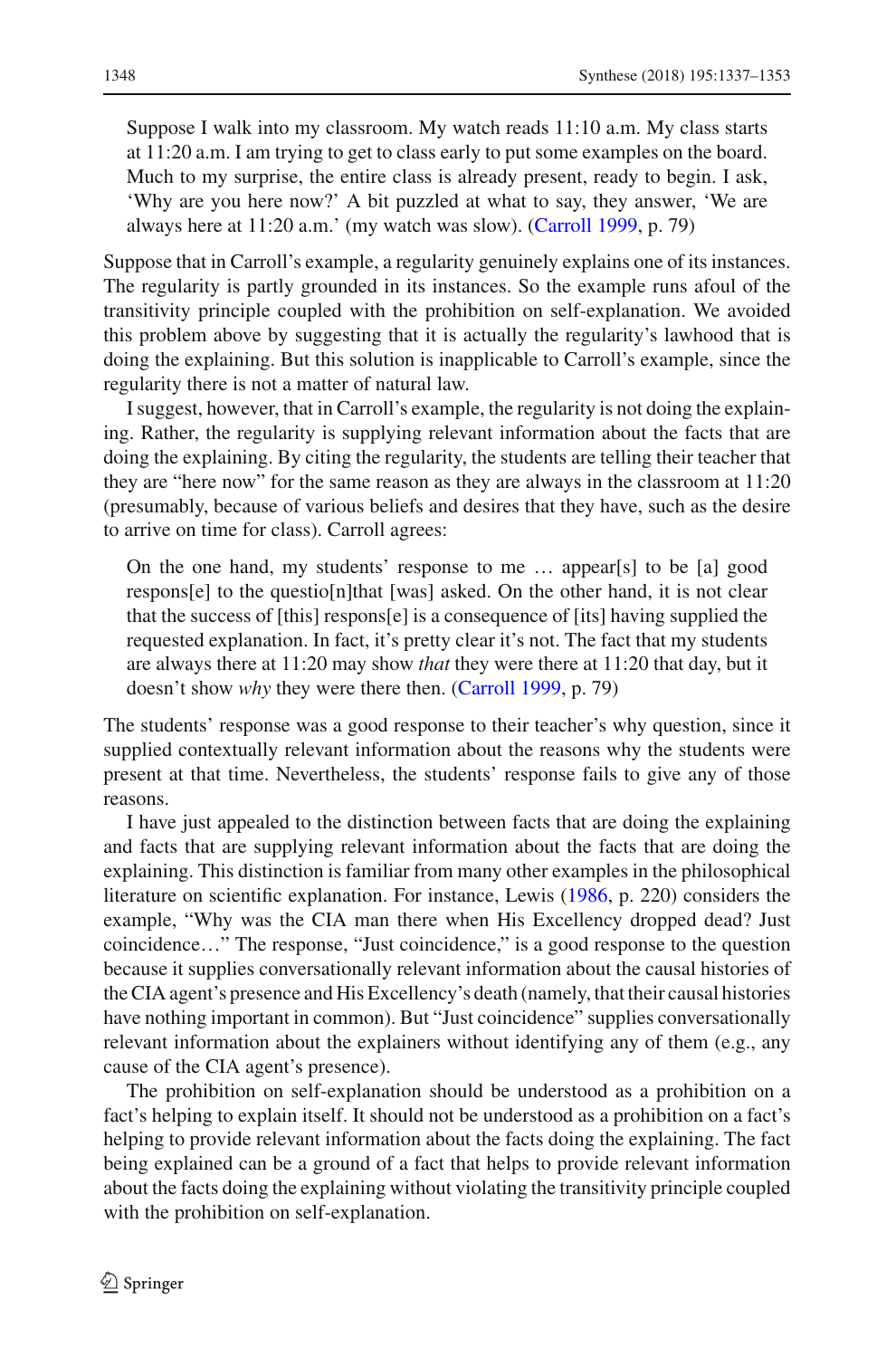By appealing to the distinction between the facts doing the explaining and facts supplying relevant information about the facts doing the explaining, we have just disarmed an objection to the explanatory circularity argument against Humean views of law. But we have thereby made room for a different objection to that argument. The explanatory circularity argument presupposed that the fact that it is a law that all F's are G is a fact that helps to explain why Ga obtains. But what if this fact appears in good responses to why questions not because it is itself an explainer, but rather because it supplies relevant information about the facts doing the explaining? If the fact that it is a law that all F's are G is not an explainer, then Ga's helping to ground this fact would appear to pose no threat of self-explanation, even if the transitivity principle holds.

How could the fact that it is a law that all F's are G be a fact about the explainers rather than an explainer itself? According to Skow [\(2016](#page-16-9), p. 140), sometimes when we respond properly to "Why Ga?" with "Because Fa and it is a law that all F's are G", we are giving none of the reasons why Ga. Rather, we are conveying that a is G for the same sort of reason that every other F is G, though we are not giving any of those reasons. This may indeed be true in some cases; for instance, to use one of Skow's examples, if we say that a is black because a is a raven and because it is a law that all ravens are black, we may be conveying the fact that for each raven, there is a set of reasons why it is black and the same kind of reason figures in each of these sets. (The kind of reason that interests the interlocutors might be genetic traits common to all ravens or instead events in their common evolutionary history.) Likewise, consider the question "Why is it that, when we threw the powder into a Bunsen burner flame, the powder burned yellow (rather than with a flame of some other color)?" According to Skow, a good reply to this question is that the powder is a sodium salt and that it is a law of nature that all sodium salts burn yellow. Skow says that this reply does not identify any of the causes of the powder's burning yellow and therefore does not identify any of the reasons why the powder burned yellow. But it conveys that the reasons why it burned yellow have "the property that, whenever a sodium salt is burning yellow, a reason of that kind is a reason why it is burning yellow" [\(Skow 2016,](#page-16-9) p. 140).

In these two examples, membership in a given natural kind F (ravens, sodium salts) is not *causing* the characteristic trait being explained (having black plumage, burning yellow). Rather, the possession of some *other* property (the raven's genetic trait, the sodium salt's having electrons in certain energy levels) is doing the causing and thus explains why the powder burns yellow. These other properties are left unspecified by a good response to "Why Ga?" that cites the law that all F's are G. In citing the law, the response informs its audience that these unspecified properties are the same for all members of the natural kind F. Other laws link those properties to the characteristic trait being explained. For instance, there are laws taking reasons why a given sodium salt burns yellow (such as its having electrons in certain energy levels) and linking those reasons to their effects (and, ultimately, to the salt's burning yellow). Suppose we respond to "Why does the powder burn yellow?" by citing those laws. That response (unlike the appeal to the powder's being a sodium salt and the law that all sodium salts burn yellow) identifies some of the reasons why the powder burns yellow and cites laws connecting those reasons to their effects. By forging those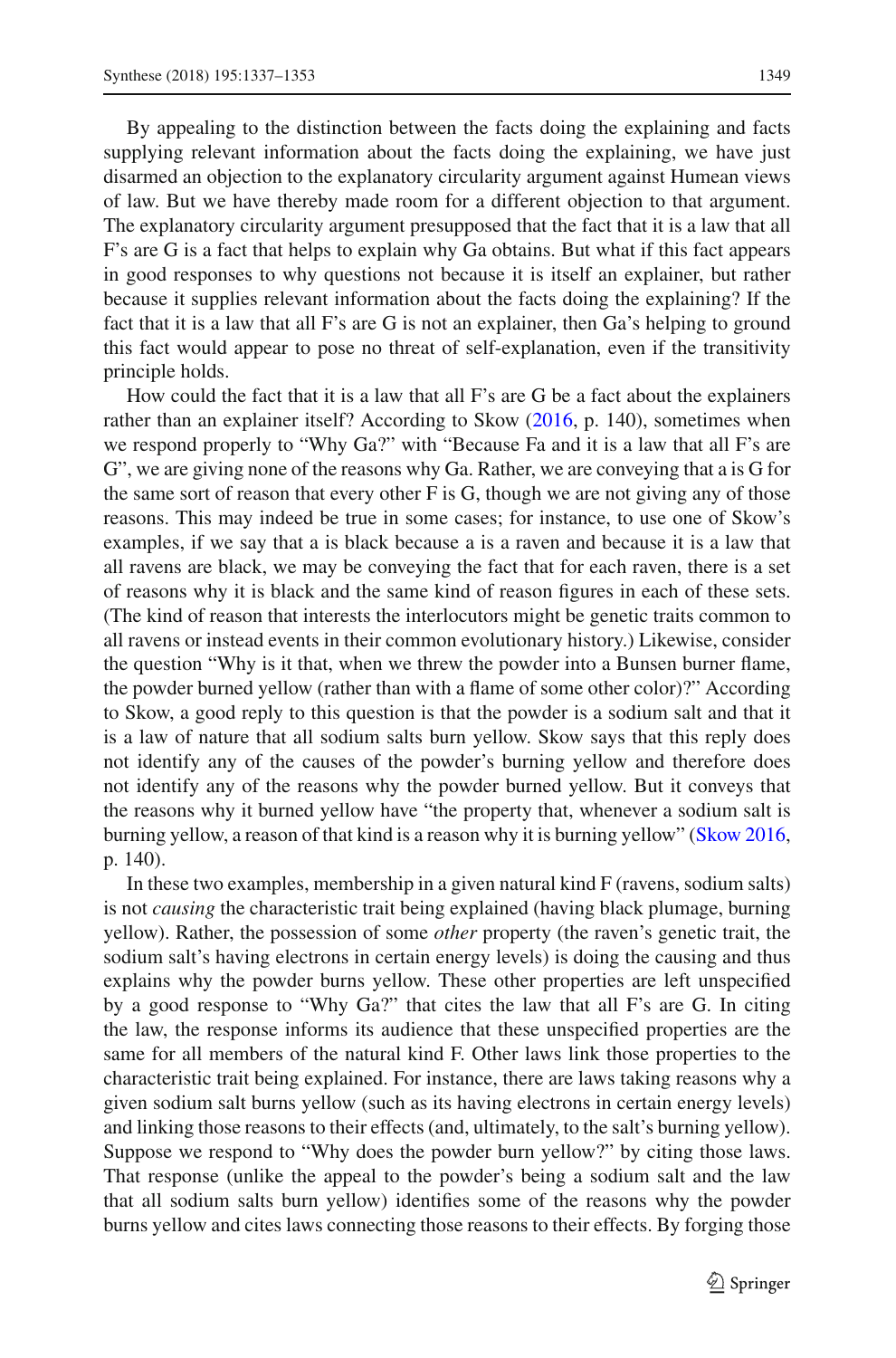connections, these laws themselves seem to be among the reasons why the salt burns yellow.

Nevertheless, even for such a law, there remains a way to resist regarding the fact that it is a law that all F's are G as among Ga's explainers. Marshall [\(2015,](#page-16-1) p. 3160) says that Humeans can propose that "while the fact that All *F*s are *G*s is a law cannot partly explain [why] *a* is *G*, it can partly explain why All *F*s are *G*s partly explains [why] *a* is *G*." Similarly, Skow [\(2016,](#page-16-9) p. 81) maintains that laws of nature are not first-order reasons why Ga, but rather are higher-level reasons why: reasons why some C is a cause of Ga. On this proposal, once again, the fact that p is a law figures in good responses to why questions because it supplies relevant information about the facts doing the explaining (which typically specify causes of the event being explained). But although the fact that p is a law is a reason why some other fact is a reason why Ga, it is not itself a reason why Ga. On this proposal, then, suppose we try to make the explanatory circularity argument by applying the transitivity principle (that if D helps to ground E and E helps to scientifically explain F, then D helps to scientifically explain F). The fact that all F's are G is a law cannot serve as E (with Ga serving as both D and F). Therefore, the explanatorily circularity argument against Humean views of law fails to get off the ground.

On this proposal, the fact that it is a law that  $p$  (all F's are G) does not help to explain why Ga. But there are reasons why Ga, such as Fa. However, suppose we shift the explanandum from Ga to the fact that all F's are G. It seems that in scientific practice, an explanation of the fact that all F's are G can be that it is a fundamental law that all F's are G. But if the fact that p is a fundamental law does not help to explain why Ga, it seems that by the same token, the fact that p is a fundamental law does not help to explain why p. In that event (by contrast to the case where Ga is the explanandum and Fa is the explanans) there is nothing to serve as the explanans! This seems contrary to scientific practice. For example, every attempt to build a machine that produces more energy than it consumes has failed. Why has every attempt failed? Scientists do not reply that this fact has no explanation or that every attempt has failed for lack of scientific ingenuity. Rather, scientists reply to this why question by citing the fact that a law of nature (the conservation of energy) makes such a machine impossible.

Advocates of the proposal that p is not explained by p's lawhood could attempt to reconcile it with scientific practice. They could suggest that when we reply to "Why p?" with "Because p is a fundamental law", we are not purporting to give a reason why p. Instead, we are informing our interlocutor that p has no explanation, where p's status as a fundamental law explains why p has no explanation. On the other hand, if advocates of the above proposal instead grant that in such a case, p's lawhood helps to explain why p, then this admission is enough to drive the explanatory circularity argument against the Humean view of law: that p is a law scientifically explains why p, and (on the Humean view) p helps to ground p's lawhood, so (by transitivity) p helps to scientifically explain p, violating the prohibition on self-explanation.<sup>11</sup>

<span id="page-13-0"></span><sup>&</sup>lt;sup>11</sup> Indeed, casting the explanandum as the fact that all F's are G, rather than the fact that Ga, may be the cleanest way to put the explanatory circularity argument in the first place. By putting the argument in this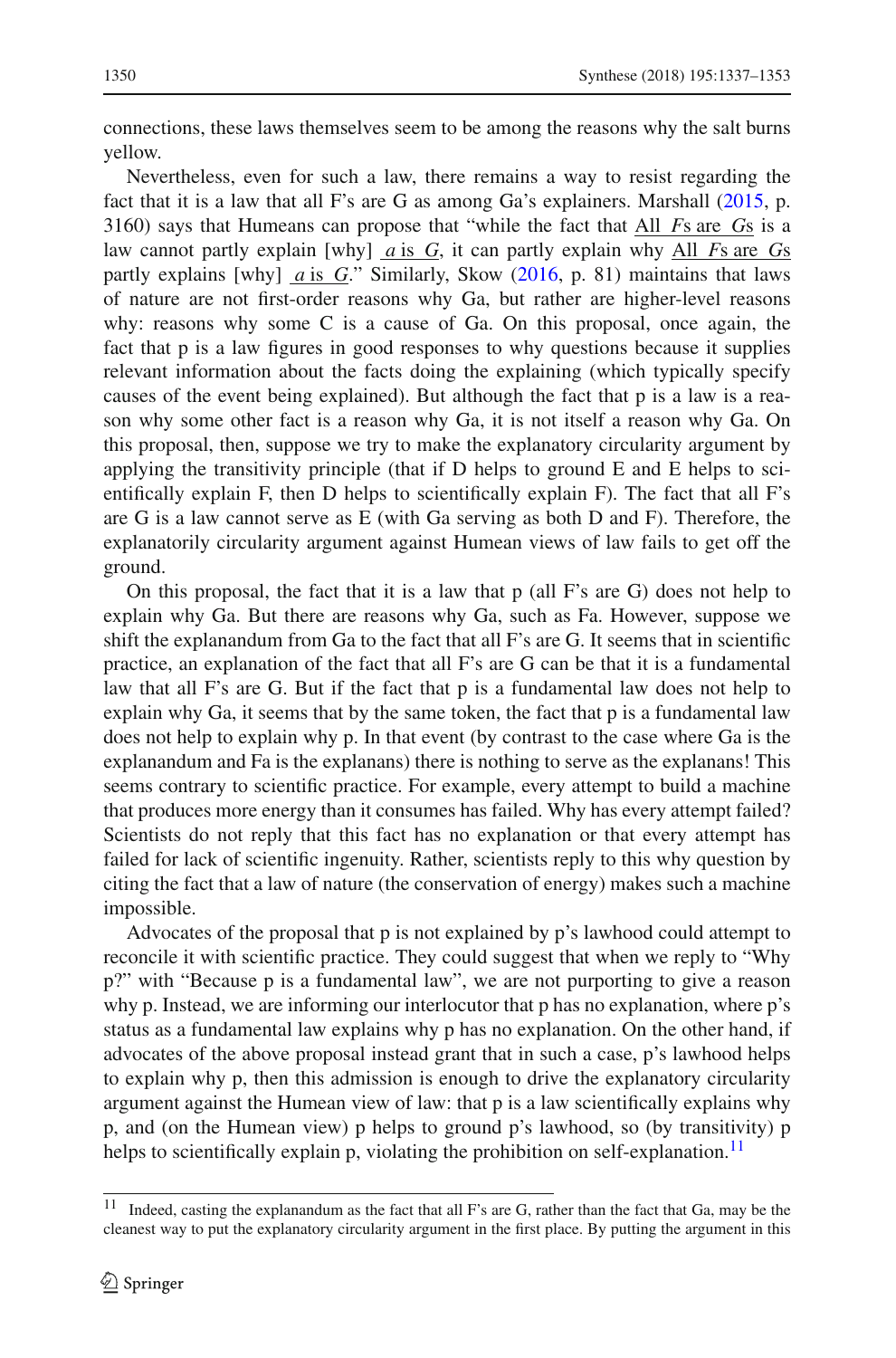Fortunately, to press the explanatory circularity argument against the Humean view of law, we do not have to resolve the question with which I have just been wrestling; that is, we do not have to figure out whether the lawhood of All F's are G helps to explain why it is that Ga or merely helps to explain why it is that Fa helps to explain why it is that Ga. The prohibition on self-explanation should be interpreted not only as prohibiting a fact q from helping to explain itself, but also as prohibiting q from helping to explain why (if q obtains) some other fact helps to explain q. Both of these are too circular to qualify as explanations[.12](#page-14-0)

There is some precedent for this broad view of what would constitute unhealthy circularity—although in connection with inferences rather than explanations. [Salmon](#page-16-10) [\(1967\)](#page-16-10) evaluated the success of Black's response to the Humean problem of justifying induction. Black's response, roughly speaking, purports to offer a means of avoiding any unhealthy circularity in justifying belief in the Principle of the Uniformity of Nature (PUN): by giving an argument for PUN that uses PUN not as a premise, but rather as a rule of inference. Purportedly, PUN would then not be helping to justify itself. Rather, it would be a rule of inference by which some other premise can justify PUN. (In the same way, unhealthy circularity is supposed to be avoided by having the fact that all F's are G is a law not help to explain why Ga, but rather help to explain why some other fact can help to explain why Ga.)

In particular, Salmon [\(1967](#page-16-10), p. 13) asks us to consider the following rule of inference:

R2: "To argue from *Most instances of A's examined in a wide variety of conditions have been B* to (probably) *the next A to be encountered will be B*".

Salmon then asks us to consider the following argument employing  $R_2$  as its rule of inference:

In most instances of the use of  $R_2$  in arguments with true premises examined in a wide variety of conditions,  $R_2$  has been successful [i.e., the argument has a true conclusion].

Hence (probably):

In the next instance to be encountered of the use of  $R_2$  in an argument with true premises,  $R_2$  will be successful.

Salmon says that despite this argument's valiant effort to avoid circularity, this argument is nevertheless circular:

One way in which an argument can be circular is by adopting as a premise the very conclusion that is to be proved…Another way in which an argument can be circular is by exhibiting a form whose validity is asserted by the very conclusion that is to be proved … Neither type of circular argument establishes

Footnote 11 Continued

way, we side-step questions about what, in addition to Fa and the fact that all F's are G is a law, is needed to explain Ga, since these are insufficient (as illustrated by the well-known difficulties for the D-N model of scientific explanation).

<span id="page-14-0"></span><sup>12</sup> Compare [\(Lange 2013,](#page-15-0) p. 258, n. 3).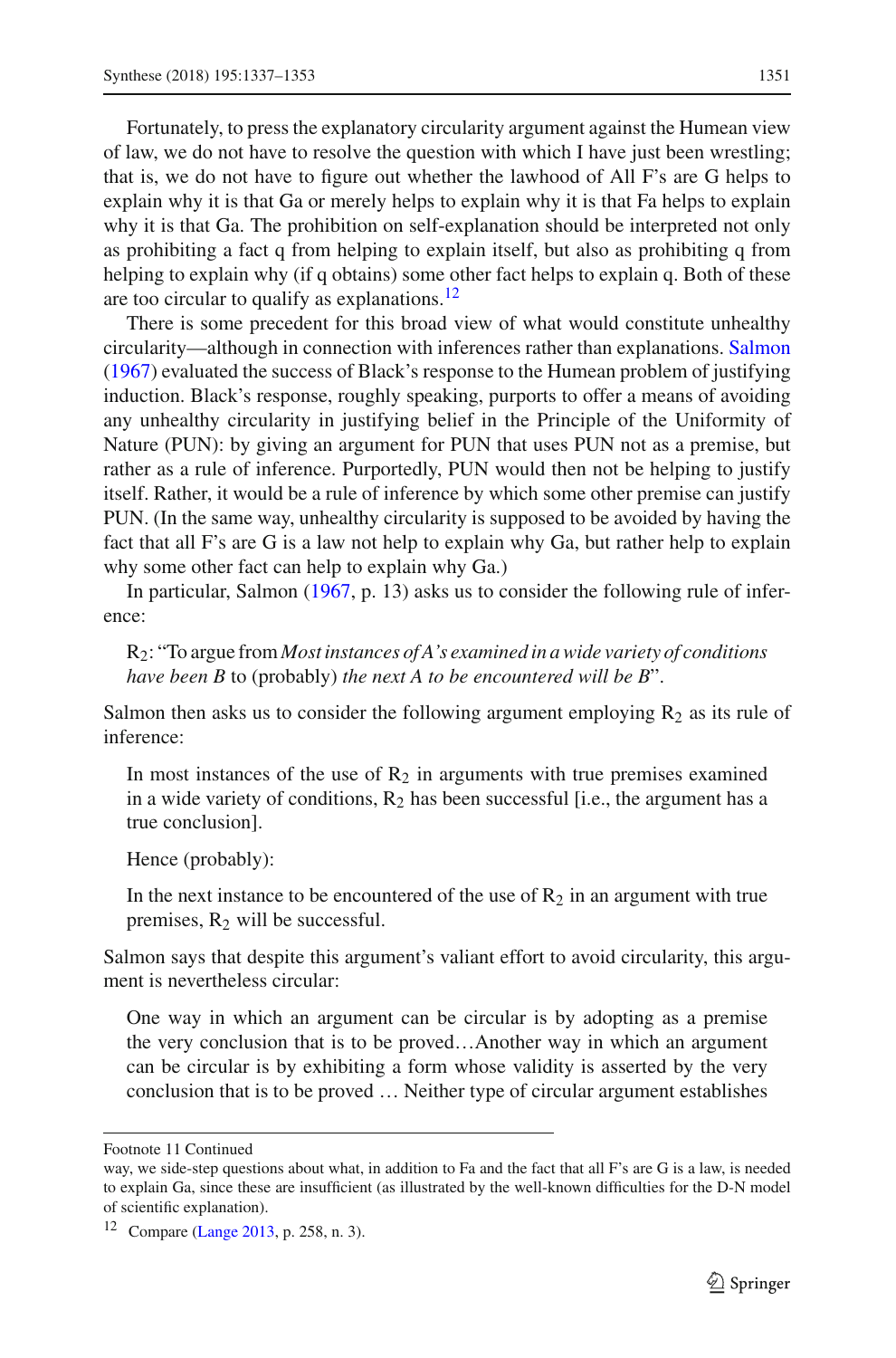its conclusion in any interesting fashion, for in each case the conclusiveness of the argument depends upon the assumption of the conclusion of that argument. [\(Salmon 1967](#page-16-10), p. 15)

A circular argument of either kind is "completely question begging", Salmon says.<sup>13</sup> I agree.

As we just saw, Salmon maintains that there are two ways for an inference to be otiose because of circularity:

- (i) by using p as a premise in an inferential justification of p, or
- (ii) by taking the rule of inference the reliability of which p expresses and using it to underwrite the inference in which a given q serves as a premise in an inferential justification of p.

I suggest that likewise, there are two ways for a purported scientific explanation to fail because of circularity:

- (i') by using p in the explanans in an explanation of p, or
- (ii') by using p to help explain why (if p obtains) a given q can serve as part of the explanans in an explanation of p.

Both (i') and (ii') should be interpreted as violating the prohibition on selfexplanation.

From Sects. [2](#page-3-0)[–4,](#page-10-0) I conclude that various objections offered by [Hicks and van Elswyk](#page-15-1) [\(2015\)](#page-15-1), [Marshall](#page-16-1) [\(2015\)](#page-16-1), and [Miller](#page-16-2) [\(2015](#page-16-2)) to the explanatory circularity argument require that this argument be refined in various respects. But those refinements all have independent motivations and do not ultimately blunt the argument's force against Loewer's [\(2012](#page-16-0)) defense of the Humean view of lawhood.

## **References**

<span id="page-15-13"></span>Achinstein, P. (1963). Circularity and induction. *Analysis*, *23*, 123–127.

Armstrong, D. (1983). *What is a law of nature*. Cambridge: Cambridge University Press.

- <span id="page-15-11"></span><span id="page-15-3"></span>Carroll, J. (1999). The two dams and that damned paresis. *British Journal for the Philosophy of Science*, *50*, 65–81.
- <span id="page-15-4"></span>Fine, K. (2012). Guide to ground. In F. Correia & B. Schneider (Eds.), *Metaphysical grounding: Understanding the structure of reality* (pp. 37–80). New York: Cambridge University Press.
- <span id="page-15-9"></span>Fodor, J. (1974). Special sciences (or: The disunity of science as a working hypothesis). *Synthese*, *28*, 97–115.
- <span id="page-15-6"></span>Garfinkel, A. (1981). *Forms of explanation*. New Haven: Yale University Press.
- <span id="page-15-1"></span>Hicks, M. T., & van Elswyk, P. (2015). Humean laws and circular explanation. *Philosophical Studies*, *172*, 433–443.
- <span id="page-15-8"></span>Jackson, F., & Pettit, P. (1992). In defence of explanatory ecumenism. *Economics and Philosophy*, *8*, 1–21.

<span id="page-15-10"></span>Kitcher, P. (1984). 1953 and All that. A tale of two sciences. *Philosophical Review*, *93*, 335–373.

<span id="page-15-7"></span>Lange, M. (2011). Conservation Laws in scientific explanations: Constraints or coincidences? *Philosophy of Science*, *78*, 333–352.

<span id="page-15-0"></span>Lange, M. (2013). Grounding, scientific explanation, and humean laws. *Philosophical Studies*, *164*, 255– 261.

Lewis, D. (1986). *Philosophical papers* (Vol. II). New York: Oxford University Press.

<span id="page-15-5"></span><span id="page-15-2"></span>Lipton, P. (2004). *Inference to the best explanation* (2nd ed.). London and New York: Routledge.

<span id="page-15-12"></span>Achinstein  $(1963, p. 126)$  $(1963, p. 126)$  comes to the same conclusion.